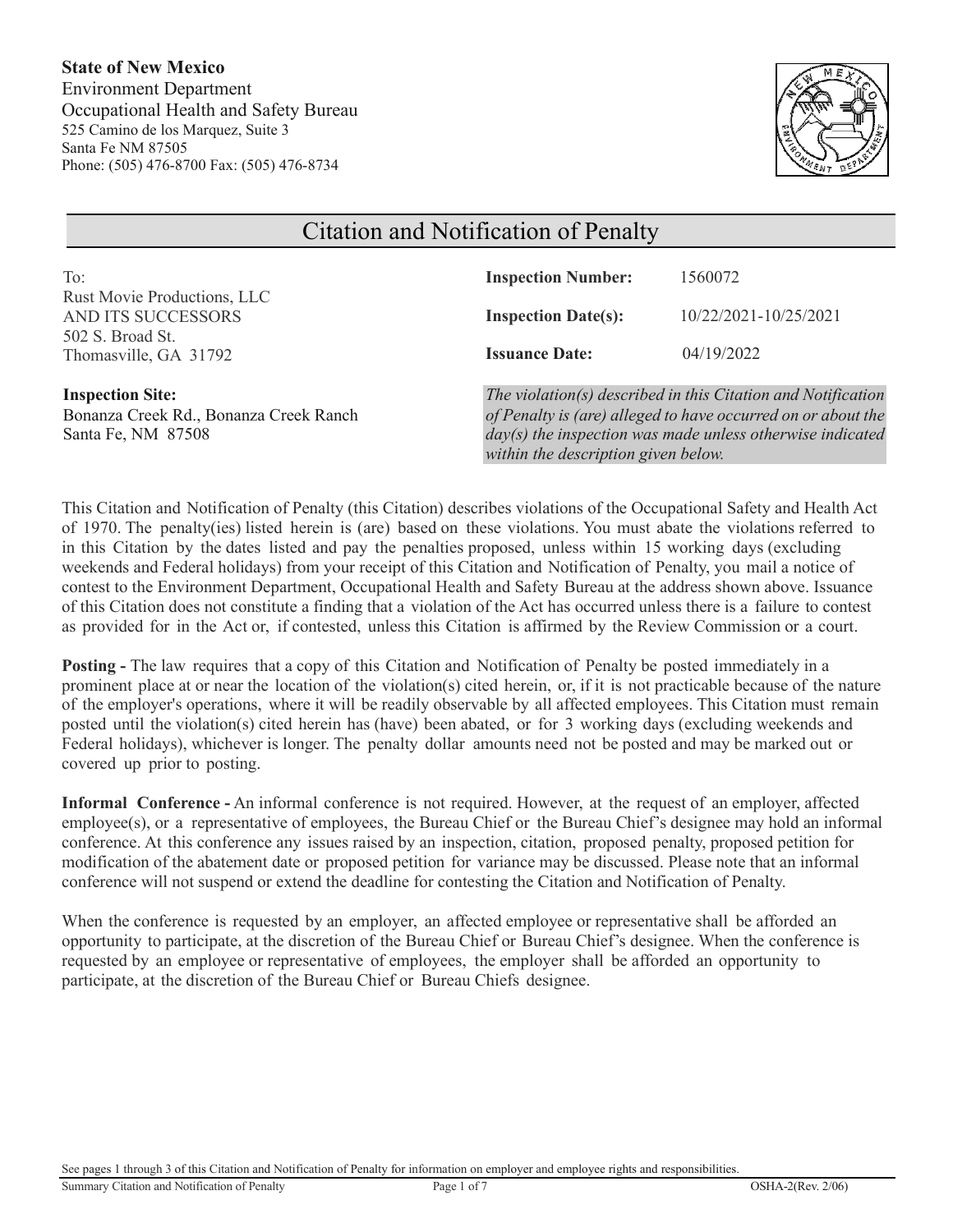The request for an informal conference and the informal conference meeting shall not extend or modify in any manner:

- 1. an abatement date established in the citation;
- 2. the deadline for an employer to file a notice of contest;
- 3. any other filing deadline related to the citation; or
- 4. any matter pending before the bureau.

Once an employer files a notice of contest, a petition for modification of the abatement date, a request for a commission hearing, a petition for variance, or other filing with the Occupational Health and Safety Review Commission or the Environment Department, the opportunity for an informal conference is no longer available.

**Right to Contest -** You have the right to contest this Citation and Notification of Penalty. You may contest all citation items or only individual items. You may also contest proposed penalties and/or abatement dates without contesting the underlying violations. Unless you inform the Bureau Chief inwriting that you intend to contest the citation(s) and/or proposed penalty(ies) within 15 working days after receipt, the citation(s) and the proposed penalty(ies) will become a final order of the Occupational Safety and Health Review Commission and may not be reviewed by any court or agency. It is recommended that the Notice of Contest be filed via "Certified Mail".

**Penalty Payment -** Payment of penalties are due within 15 working days of receipt of this notification unless contested. Make your check or money order payable to the Environment Department, Occupational Health and Safety Bureau. Please indicate the Inspection Number on the remittance.

OSHA does not agree to any restrictions, conditions, or endorsements put on any check or money order for less than the full amount due and will cash the check or money order as if these restrictions, conditions, or endorsements do not exist.

**Notification of Corrective Action -** For violations that you do not contest, you must notify the Compliance Program Manager that each cited violation has been abated. To certify abatement, you should complete the "Description of Corrective Action Taken" box which follows each citation and sign the statement on the last citation page. You are not required to certify abatement if the compliance officer observed that abatement has occurred during the on-site inspection. The citation may indicate that you should submit additional documentation such as photographs, purchase orders, copies of written programs, etc. Failure to return all completed forms and documents to the Compliance Program Manager no later than 10 days after the abatement date may result in additional penalties.

You are also required to inform your employees about abatement activities by posting a copy of each document submitted to OHSB or a summary of the document near the place where the violation occurred. Documents must remain posted for 3 working days after submission to OHSB.

**Employer Discrimination Unlawful -** The law prohibits discrimination by an employer against an employee for filing a complaint or for exercising any rights under this Act. An employee who believes that he/she has been discriminated against may file a complaint no later than 30 days after the discrimination occurred with the Environment Department, Occupational Health and Safety Bureau at the address shown above.

**Notice to Employees -** The law gives an employee or his/her representative the opportunity to object to any abatement date set for a violation if he/she believes the date to be unreasonable. The contest must be mailed to the Environment Department, Occupational Health and Safety Bureau at the address shown above and postmarked within 15 working days (excluding weekends and Federal holidays) of the receipt by the employer of this Citation and Notification of Penalty.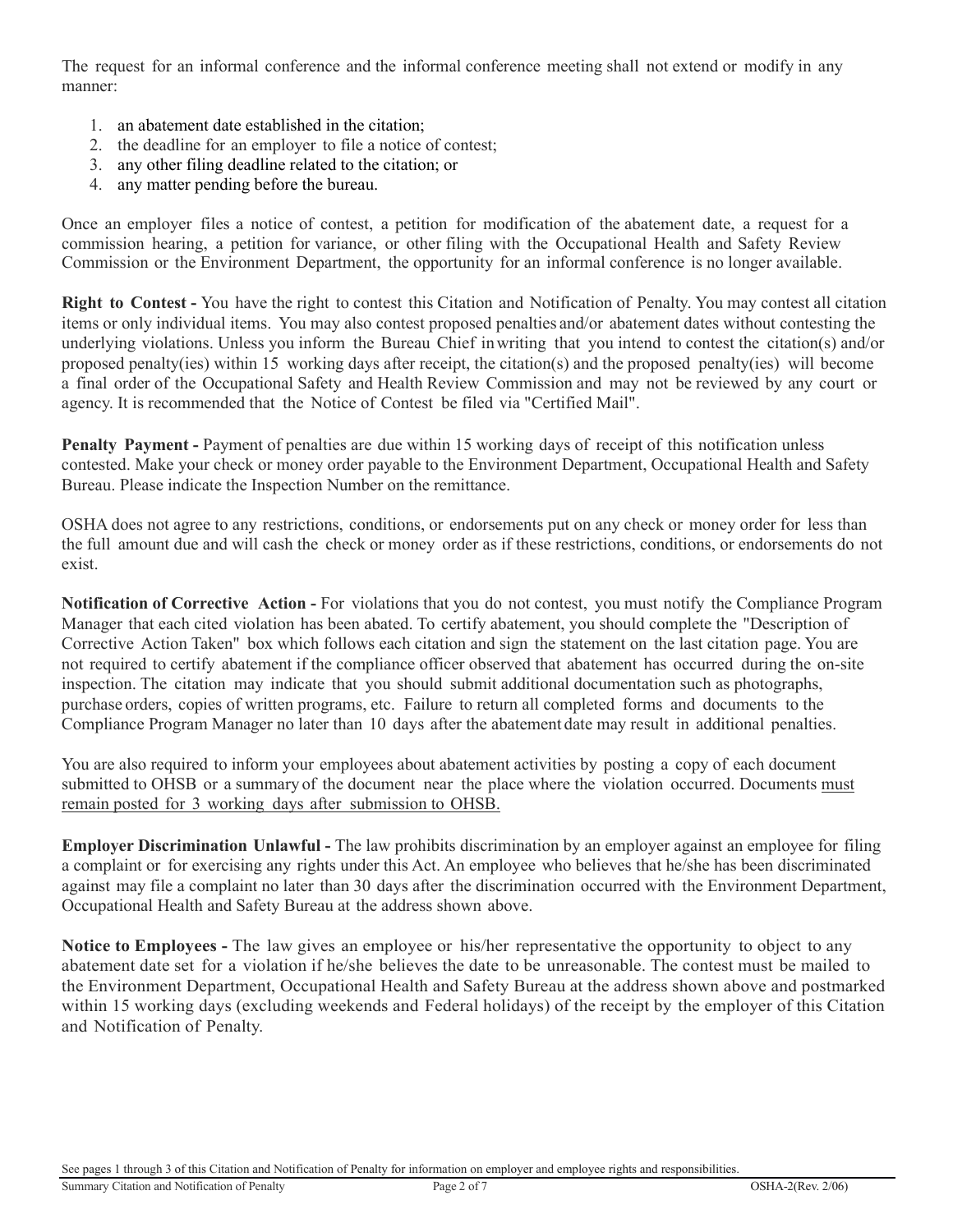**State of New Mexico**  Environment Department Occupational Health and Safety Bureau



525 Camino de los Marquez, Suite 3, P. O. Box 5469 **Inspection Number:** 1560072 Santa Fe NM 87505 **Inspection Date(s):** 10/22/2021-10/25/2021 Phone: (505) 476-8700 Fax: (505) 476-8734 **Issuance Date:** 04/19/2022

# **Citation and Notification of Penalty Company Name:** Rust Movie Productions, LLC

**Inspection Site:** Bonanza Creek Rd., Bonanza Creek Ranch Santa Fe, NM 87508

## Citation 1 Item 1 Type of Violation: **Willful-Serious**

50-9-5.A NMSA 1978: The employer did not furnish employment and a place of employment which were free from recognized hazards that were causing or likely to cause death or serious physical harm to employees in that employees were exposed to being struck by discharged rounds or projectiles when firearms were used on the set of the motion picture production.

This hazard was recognized by the employer and the film industry by way of "safety bulletins" published by the "Industry Wide Labor-Management Safety Committee," specifically, "Safety Bulletin #1, Recommendations for Safety with Firearms and Use of 'Blank Ammunition'."

Among others, one feasible and acceptable abatement method is to ensure that the provisions of the "Industry Wide Labor-Management Safety Committee," "Safety Bulletin #1, Recommendations for Safety with Firearms and Use of 'Blank Ammunition'," are fully implemented and effectively enforced by production management.

PROOF OF ABATEMENT:

Date Corrected:

Describe Corrective Action:

Date By Which Violation Must be Abated: May 13, 2022 **Proposed Penalty:** \$136,793.00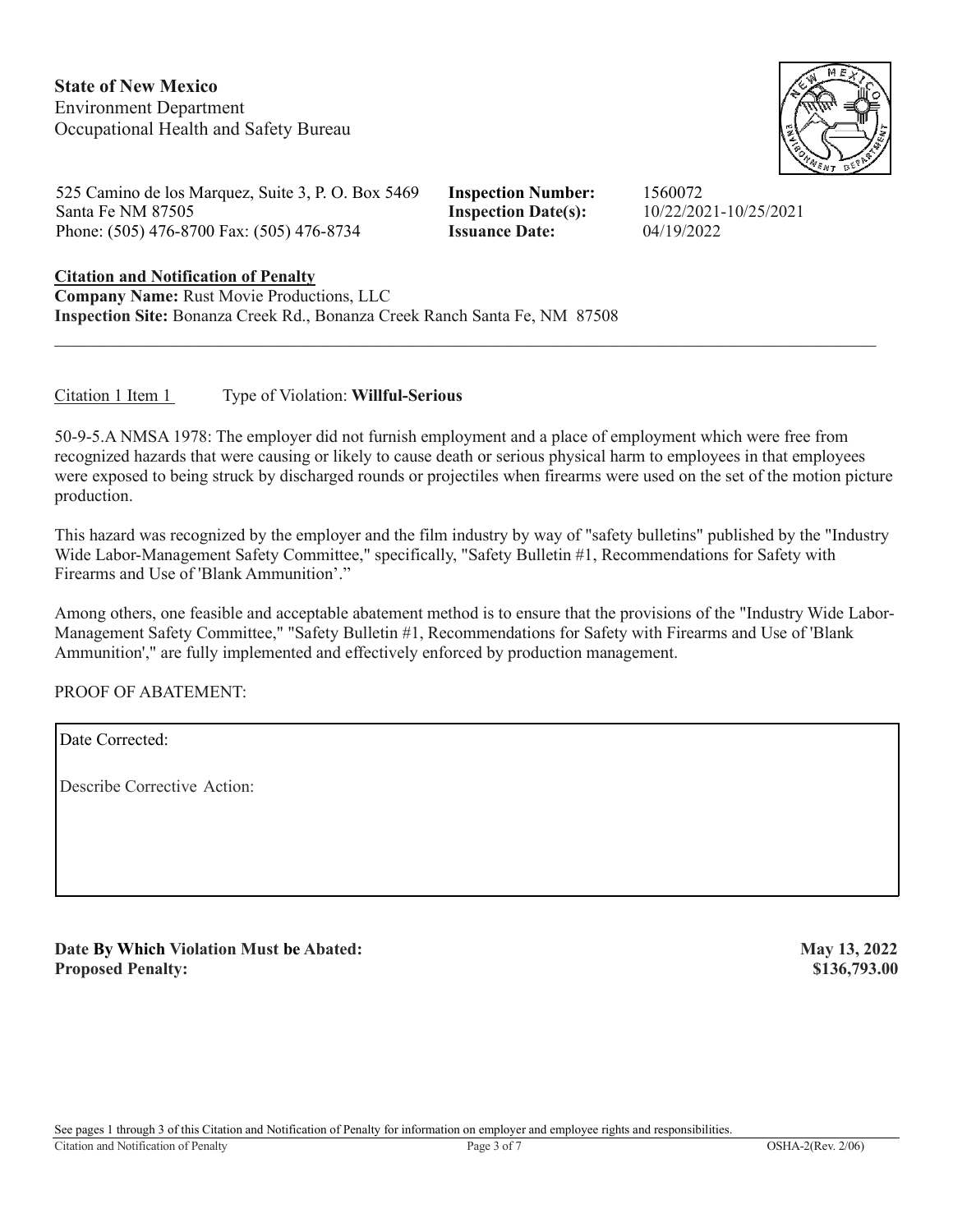**State of New Mexico**  Environment Department Occupational Health and Safety Bureau

525 Camino de los Marquez, Suite 3 **Inspection Number:** 1560072 Santa Fe NM 87505 **Inspection Date(s):** 10/22/2021-10/25/2021 Phone: (505) 476-8700 Fax: (505) 476-8734 **Issuance Date:** 04/19/2022

# **Citation and Notification of Penalty**

**Company Name:** Rust Movie Productions, LLC **Inspection Site:** Bonanza Creek Rd., Bonanza Creek Ranch Santa Fe, NM 87508

Citation 2 Item 1 a Type of Violation: **Other-than-Serious** 

NMAC 11.5.2.9 29 CFR 1910.157(e)(2): Portable extinguishers or hose used in lieu thereof under paragraph (d)(3) of this section shall be visually inspected monthly.

\_\_\_\_\_\_\_\_\_\_\_\_\_\_\_\_\_\_\_\_\_\_\_\_\_\_\_\_\_\_\_\_\_\_\_\_\_\_\_\_\_\_\_\_\_\_\_\_\_\_\_\_\_\_\_\_\_\_\_\_\_\_\_\_\_\_\_\_\_\_\_\_\_\_\_\_\_\_\_\_\_\_\_\_\_\_\_\_

The Employer did not ensure that all portable fire extinguishers were subject to a monthly inspection to identify discrepancies or loss of function. An extinguisher had not been annually inspected since 2017.

### PROOF OF ABATEMENT:

Date Corrected:

Describe Corrective Action:

**Date By Which Violation Must be Abated:** May 13, 2022 **Proposed Penalty:** \$0.00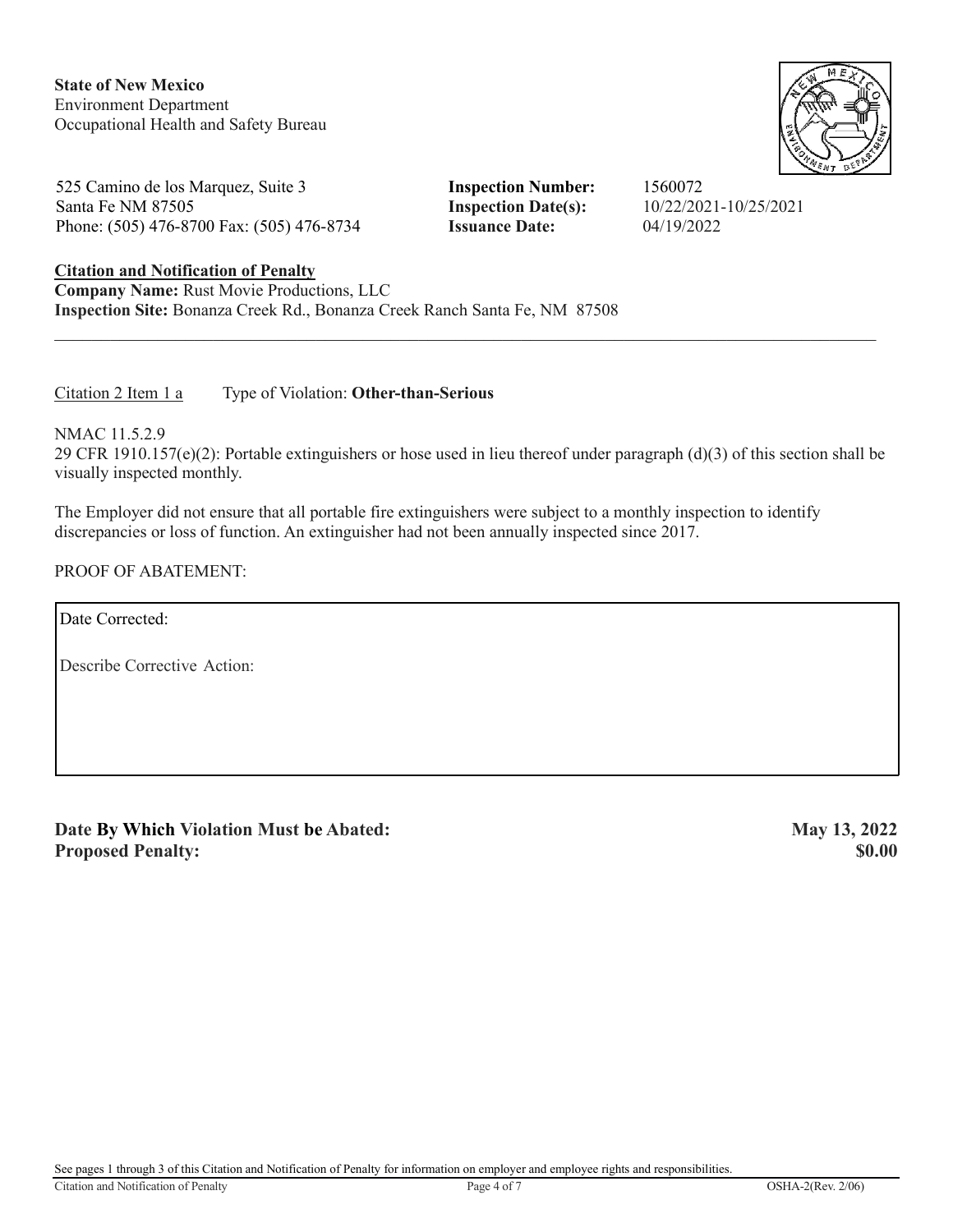**State of New Mexico**  Environment Department Occupational Health and Safety Bureau

525 Camino de los Marquez, Suite 3 **Inspection Number:** 1560072 Santa Fe NM 87505 **Inspection Date(s):** 10/22/2021-10/25/2021 Phone: (505) 476-8700 Fax: (505) 476-8734 **Issuance Date:** 04/19/2022

### **Citation and Notification of Penalty**

**Company Name:** Rust Movie Productions, LLC **Inspection Site:** Bonanza Creek Rd., Bonanza Creek Ranch Santa Fe, NM 87508

#### Citation 2 Item 1 b Type of Violation: **Other-than-Serious**

NMAC 11.5.2.9

29 CFR 1910.157(e)(3): The employer shall assure that portable fire extinguishers are subjected to an annual maintenance check. Stored pressure extinguishers do not require an internal examination. The employer shall record the annual maintenance date and retain this record for one year after the last entry or the life of the shell, whichever is less.

\_\_\_\_\_\_\_\_\_\_\_\_\_\_\_\_\_\_\_\_\_\_\_\_\_\_\_\_\_\_\_\_\_\_\_\_\_\_\_\_\_\_\_\_\_\_\_\_\_\_\_\_\_\_\_\_\_\_\_\_\_\_\_\_\_\_\_\_\_\_\_\_\_\_\_\_\_\_\_\_\_\_\_\_\_\_\_\_

The Employer did not ensure that all portable fire extinguishers on set had received an annual maintenance check as required. The fire extinguisher on the Special Effects cart had not been checked since 2017.

PROOF OF ABATEMENT:

Date Corrected:

Describe Corrective Action:

**Date By Which Violation Must be Abated: May 13, 2022 Proposed Penalty:** \$0.00

I attest that all corrective actions contained in this document are accurate and affected employees have been informed of the abatement.

Signature: \_\_\_\_\_\_\_\_\_\_\_\_\_\_\_\_\_\_\_\_\_\_\_\_\_\_\_\_\_\_\_ \_\_\_ Date: \_\_\_\_\_\_\_\_\_\_\_\_\_\_\_\_\_\_\_\_\_\_\_\_\_\_\_\_\_

See pages 1 through 3 of this Citation and Notification of Penalty for information on employer and employee rights and responsibilities.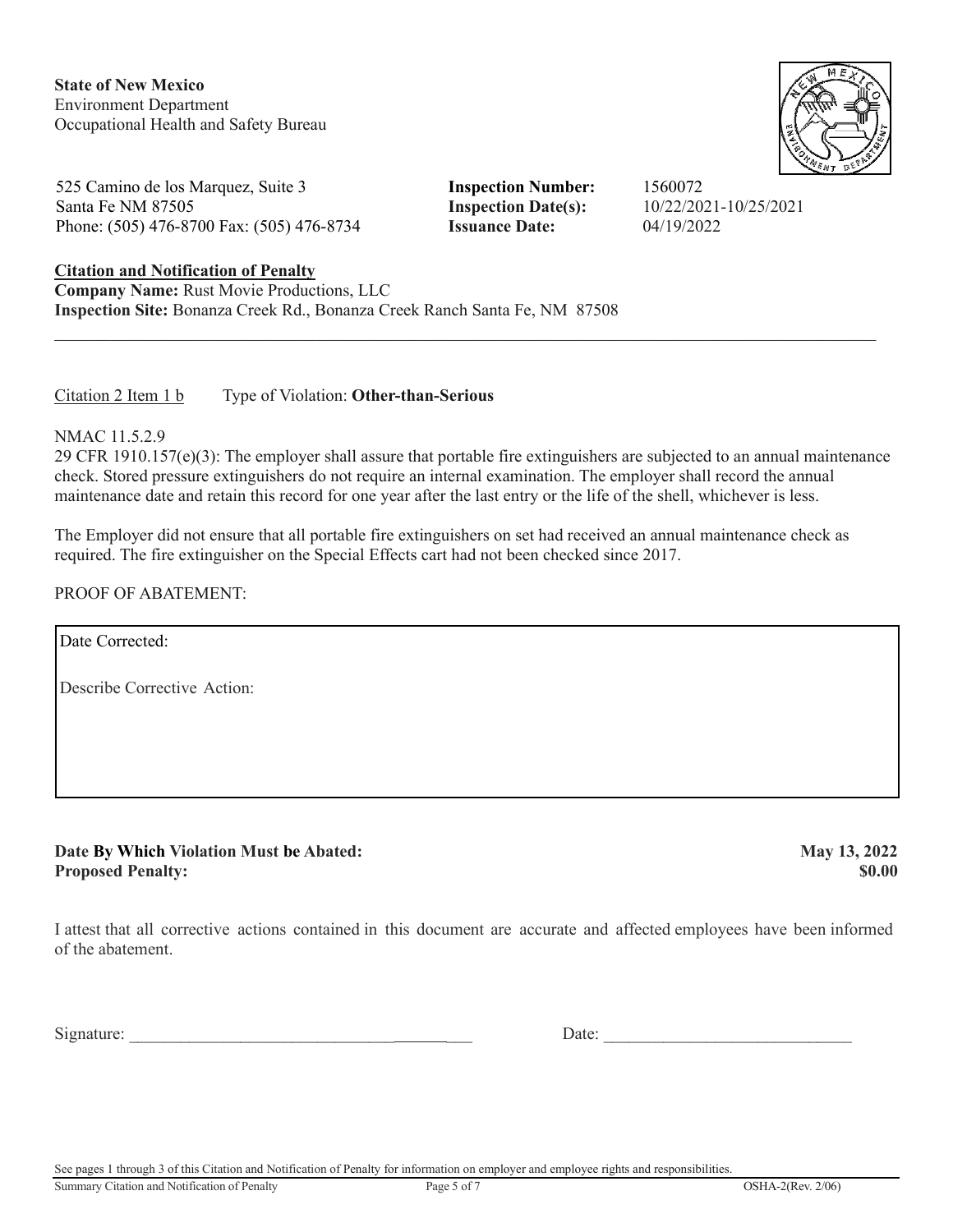**State of New Mexico Environment Department** Occupational Health and Safety Bureau



525 Camino de los Marquez, Suite 3 Santa Fe NM 87505 Phone: (505) 476-8700 Fax: (505) 476-8734

### **Citation and Notification of Penalty**

Company Name: Rust Movie Productions, LLC Inspection Site: Bonanza Creek Rd., Bonanza Creek Ranch Santa Fe, NM 87508

**Robert Genoway** 

**Inspection Number:** 

**Inspection Date(s):** 

**Issuance Date:** 

1560072

04/19/2022

10/22/2021-10/25/2021

Digitally signed by Robert Genoway Date: 2022.04.19 16:14:05 -06'00'

Robert Genoway, Bureau Chief

See pages 1 through 3 of this Citation and Notification of Penalty for information on employer and employee rights and responsibilities.